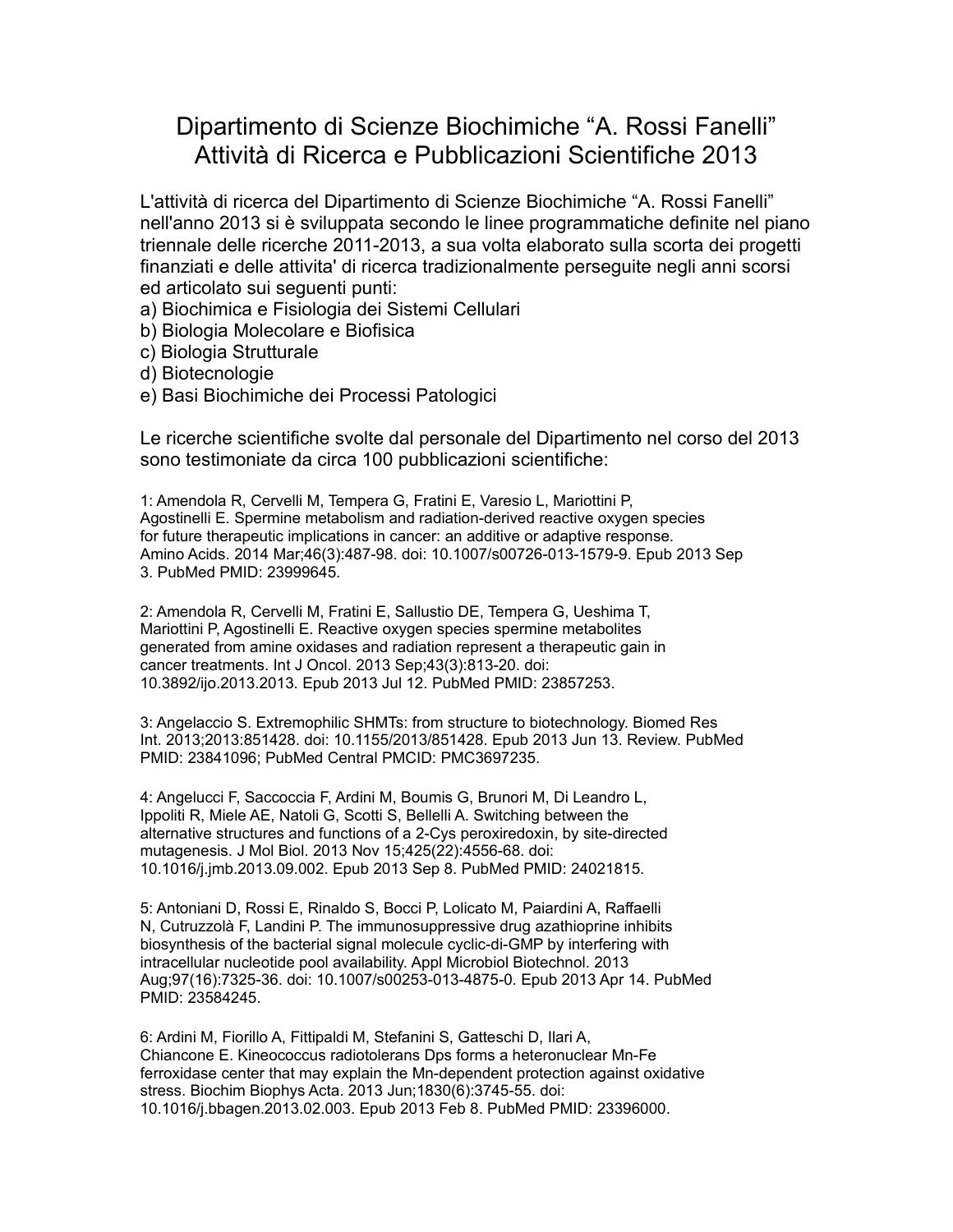7: Ascenzi P, Gianni S. Functional role of transient conformations: Rediscovering "chronosteric effects" thirty years later. IUBMB Life. 2013 Oct;65(10):836-44. doi: 10.1002/iub.1208. Epub 2013 Sep 17. Review. PubMed PMID: 24078391.

8: Aureli C, Cassano T, Masci A, Francioso A, Martire S, Cocciolo A, Chichiarelli S, Romano A, Gaetani S, Mancini P, Fontana M, d'Erme M, Mosca L. 5-S-cysteinyldopamine neurotoxicity: Influence on the expression of α-synuclein and ERp57 in cellular and animal models of Parkinson's disease. J Neurosci Res. 2014 Mar;92(3):347-58. doi: 10.1002/jnr.23318. Epub 2013 Nov 22. PubMed PMID: 24273027.

9: Aureli C, Gaucci E, Arcangeli V, Grillo C, Eufemi M, Chichiarelli S. ERp57/PDIA3 binds specific DNA fragments in a melanoma cell line. Gene. 2013 Jul 25;524(2):390-5. doi: 10.1016/j.gene.2013.04.004. Epub 2013 Apr 13. PubMed PMID: 23587917.

10: Bahadur V, Mastronicola D, Tiwari HK, Kumar Y, Falabella M, Pucillo LP, Sarti P, Giuffrè A, Singh BK. O(2)-dependent efficacy of novel piperidine- and piperazine-based chalcones against the human parasite Giardia intestinalis. Antimicrob Agents Chemother. 2014 Jan;58(1):543-9. doi: 10.1128/AAC.00990-13. Epub 2013 Nov 11. PubMed PMID: 24217695; PubMed Central PMCID: PMC3910768.

11: Baiocco P, Poce G, Alfonso S, Cocozza M, Porretta GC, Colotti G, Biava M, Moraca F, Botta M, Yardley V, Fiorillo A, Lantella A, Malatesta F, Ilari A. Inhibition of Leishmania infantum trypanothione reductase by azole-based compounds: a comparative analysis with its physiological substrate by X-ray crystallography. ChemMedChem. 2013 Jul;8(7):1175-83. doi: 10.1002/cmdc.201300176. Epub 2013 Jun 3. PubMed PMID: 23733388.

12: Barone E, Di Domenico F, Mancuso C, Butterfield DA. The Janus face of the heme oxygenase/biliverdin reductase system in Alzheimer disease: it's time for reconciliation. Neurobiol Dis. 2014 Feb;62:144-59. doi: 10.1016/j.nbd.2013.09.018. Epub 2013 Oct 2. PubMed PMID: 24095978; PubMed Central PMCID: PMC3877707.

13: Barone E, Di Domenico F, Butterfield DA. Statins more than cholesterol lowering agents in Alzheimer disease: their pleiotropic functions as potential therapeutic targets. Biochem Pharmacol. 2014 Apr 15;88(4):605-16. doi: 10.1016/j.bcp.2013.10.030. Epub 2013 Nov 11. Review. PubMed PMID: 24231510; PubMed Central PMCID: PMC3972306.

14: Bonaiuto E, Milelli A, Cozza G, Tumiatti V, Marchetti C, Agostinelli E, Fimognari C, Hrelia P, Minarini A, Di Paolo ML. Novel polyamine analogues: from substrates towards potential inhibitors of monoamine oxidases. Eur J Med Chem. 2013 Dec;70:88-101. doi: 10.1016/j.ejmech.2013.07.005. Epub 2013 Oct 1. PubMed PMID: 24140951.

15: Borisov VB, Forte E, Davletshin A, Mastronicola D, Sarti P, Giuffrè A. Cytochrome bd oxidase from Escherichia coli displays high catalase activity: an additional defense against oxidative stress. FEBS Lett. 2013 Jul 11;587(14):2214-8. doi: 10.1016/j.febslet.2013.05.047. Epub 2013 May 30. PubMed PMID: 23727202.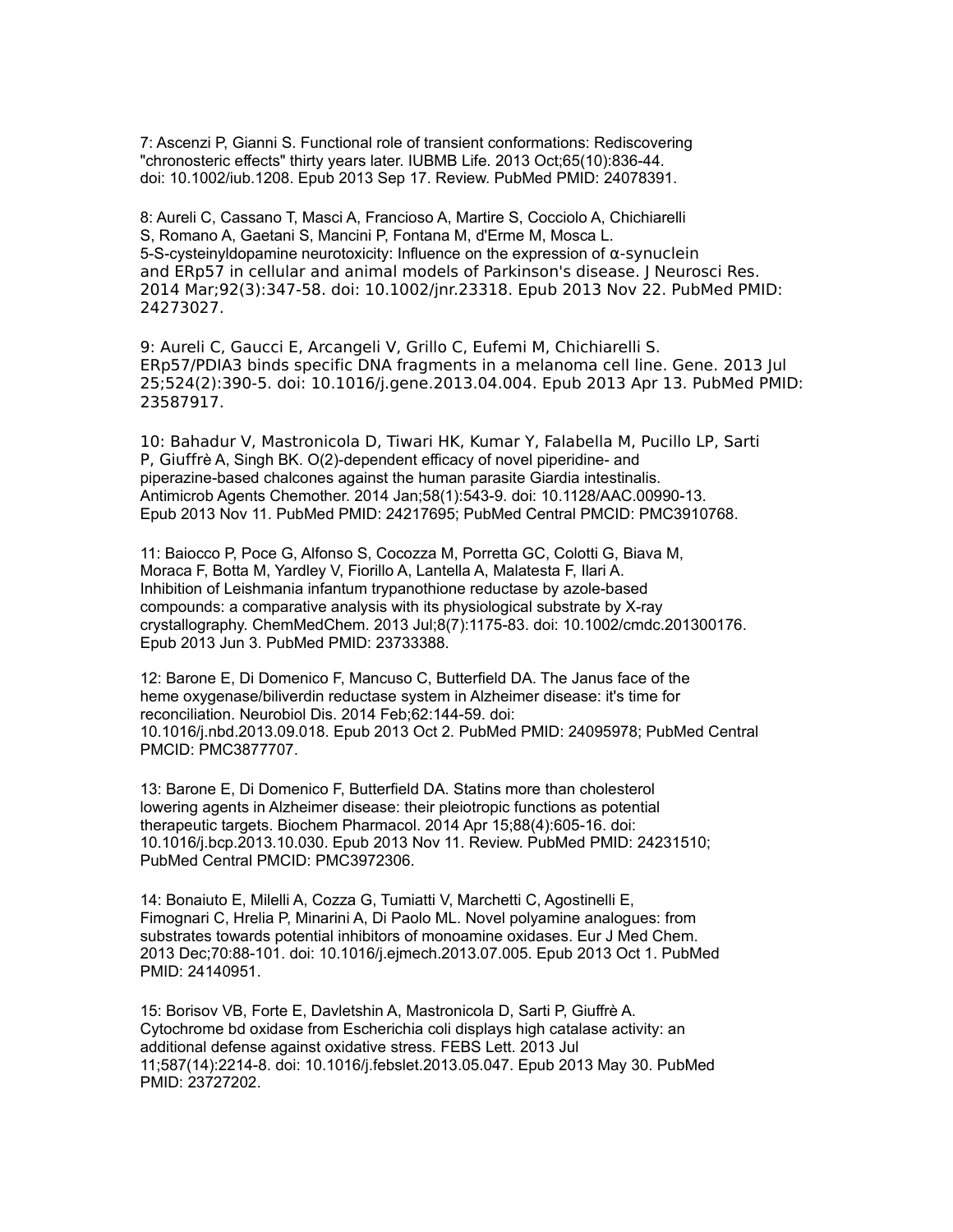16: Bossa F, Annese V, Valvano MR, Latiano A, Martino G, Rossi L, Magnani M, Palmieri O, Serafini S, Damonte G, De Santo E, Andriulli A. Erythrocytes-mediated delivery of dexamethasone 21-phosphate in steroid-dependent ulcerative colitis: a randomized, double-blind Sham-controlled study. Inflamm Bowel Dis. 2013 Aug;19(9):1872-9. doi: 10.1097/MIB.0b013e3182874065. PubMed PMID: 23714676.

17: Brunori M. Variations on the theme: allosteric control in hemoglobin. FEBS J. 2014 Jan;281(2):633-43. doi: 10.1111/febs.12586. Epub 2013 Nov 28. Review. PubMed PMID: 24164725.

18: Campanini B, Bettati S, di Salvo ML, Mozzarelli A, Contestabile R. Asymmetry of the active site loop conformation between subunits of glutamate-1-semialdehyde aminomutase in solution. Biomed Res Int. 2013;2013:353270. doi: 10.1155/2013/353270. Epub 2013 Jul 31. PubMed PMID: 23984351; PubMed Central PMCID: PMC3747428.

19: Capone C, Cervelli M, Angelucci E, Colasanti M, Macone A, Mariottini P, Persichini T. A role for spermine oxidase as a mediator of reactive oxygen species production in HIV-Tat-induced neuronal toxicity. Free Radic Biol Med. 2013 Oct;63:99-107. doi: 10.1016/j.freeradbiomed.2013.05.007. Epub 2013 May 9. PubMed PMID: 23665428.

20: Capuozzo E, Pecci L, Baseggio Conrado A, Fontana M. Thiotaurine prevents apoptosis of human neutrophils: a putative role in inflammation. Adv Exp Med Biol. 2013;775:227-36. doi: 10.1007/978-1-4614-6130-2\_19. PubMed PMID: 23392938.

21: Carcoforo P, Ura B, Mischiati C, Squerzanti M, Lanzara V, Cervellati C, Calza R, De Laureto PP, Frare E, Portinari M, Feriotto G, Lanzara S, Agostinelli E, Bergamini CM. Comparative proteomic analysis of ductal breast carcinoma demonstrates an altered expression of chaperonins and cytoskeletal proteins. Mol Med Rep. 2013 May;7(5):1700-4. doi: 10.3892/mmr.2013.1375. Epub 2013 Mar 15. PubMed PMID: 23525150.

22: Chamundeeswari M, Sastry TP, Lakhsmi BS, Senthil V, Agostinelli E. Iron nanoparticles from animal blood for cellular imaging and targeted delivery for cancer treatment. Biochim Biophys Acta. 2013 Apr;1830(4):3005-10. doi: 10.1016/j.bbagen.2012.12.031. Epub 2013 Jan 10. PubMed PMID: 23313166.

23: Chiarella S, Federici L, Di Matteo A, Brunori M, Gianni S. The folding pathway of a functionally competent C-terminal domain of nucleophosmin: protein stability and denatured state residual structure. Biochem Biophys Res Commun. 2013 May 24;435(1):64-8. doi: 10.1016/j.bbrc.2013.04.038. Epub 2013 Apr 22. PubMed PMID: 23618861.

24: Colotti G, Baiocco P, Fiorillo A, Boffi A, Poser E, Chiaro FD, Ilari A. Structural insights into the enzymes of the trypanothione pathway: targets for antileishmaniasis drugs. Future Med Chem. 2013 Oct;5(15):1861-75. doi: 10.4155/fmc.13.146. Review. PubMed PMID: 24144416.

25: Colotti G, Ilari A, Boffi A, Morea V. Metals and metal derivatives in medicine. Mini Rev Med Chem. 2013 Feb;13(2):211-21. Review. PubMed PMID: 23438056.

26: Colotti G, Ilari A, Fiorillo A, Baiocco P, Cinellu MA, Maiore L, Scaletti F,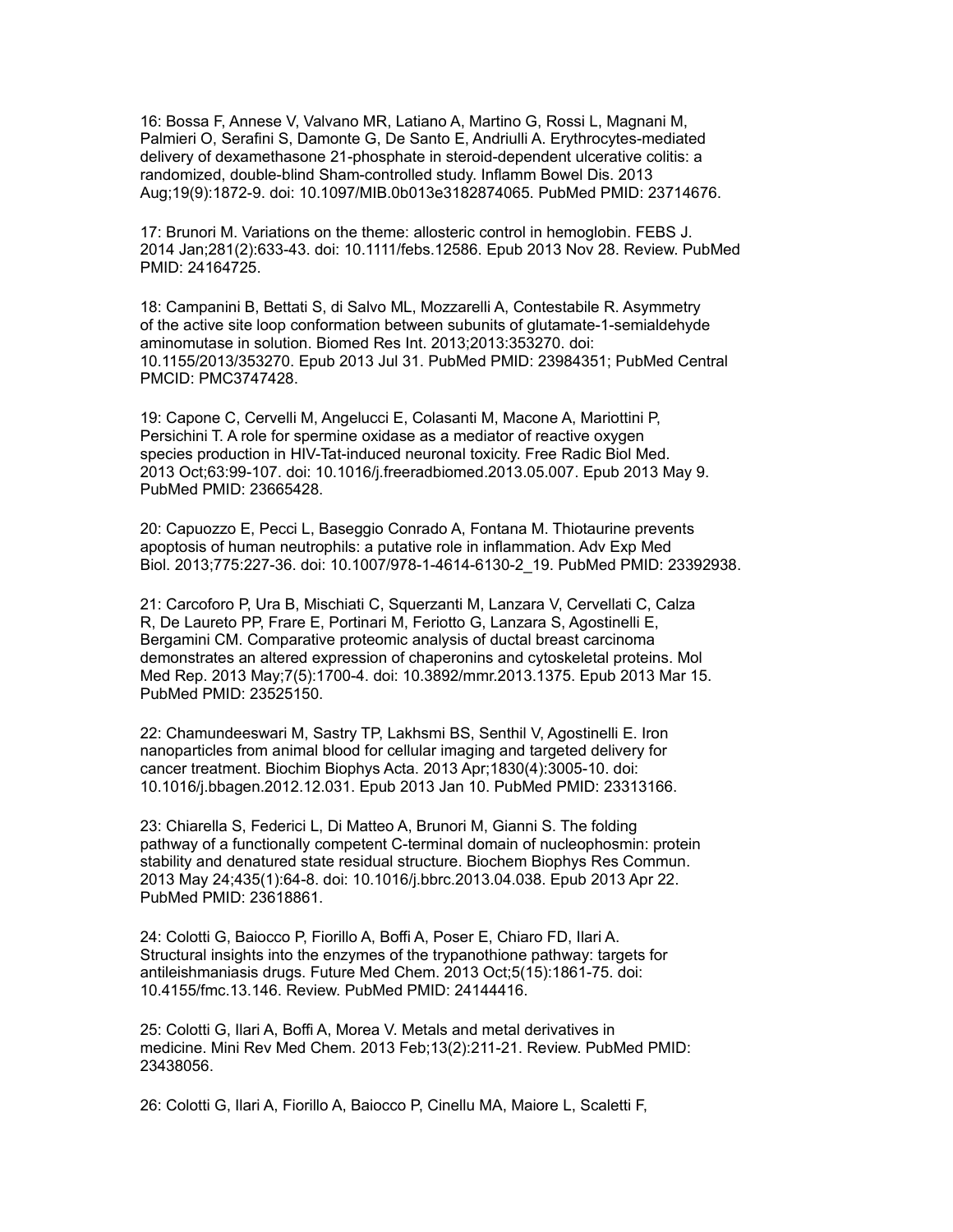Gabbiani C, Messori L. Metal-Based Compounds as Prospective Antileishmanial Agents: Inhibition of Trypanothione Reductase by Selected Gold Complexes. ChemMedChem. 2013 Aug 23. doi: 10.1002/cmdc.201300276. [Epub ahead of print] PubMed PMID: 24039168.

27: Cutruzzolà F, Avigliano L, Candi E. p73 keeps metabolic control in balance. Cell Cycle. 2014 Jan 15;13(2):179-80. doi: 10.4161/cc.27301. Epub 2013 Nov 22. PubMed PMID: 24309544; PubMed Central PMCID: PMC3906232.

28: Di Domenico F, De Marco F, Perluigi M. Proteomics strategies to analyze HPV-transformed cells: relevance to cervical cancer. Expert Rev Proteomics. 2013 Oct;10(5):461-72. doi: 10.1586/14789450.2013.842469. Review. PubMed PMID: 24117203.

29: Di Domenico F, Coccia R, Cocciolo A, Murphy MP, Cenini G, Head E, Butterfield DA, Giorgi A, Schinina ME, Mancuso C, Cini C, Perluigi M. Impairment of proteostasis network in Down syndrome prior to the development of Alzheimer's disease neuropathology: redox proteomics analysis of human brain. Biochim Biophys Acta. 2013 Aug;1832(8):1249-59. doi: 10.1016/j.bbadis.2013.04.013. Epub 2013 Apr 18. PubMed PMID: 23603808; PubMed Central PMCID: PMC3940071.

30: di Salvo ML, Remesh SG, Vivoli M, Ghatge MS, Paiardini A, D'Aguanno S, Safo MK, Contestabile R. On the catalytic mechanism and stereospecificity of Escherichia coli L-threonine aldolase. FEBS J. 2014 Jan;281(1):129-45. doi: 10.1111/febs.12581. Epub 2013 Nov 13. PubMed PMID: 24165453.

31: di Salvo ML, Contestabile R, Paiardini A, Maras B. Glycine consumption and mitochondrial serine hydroxymethyltransferase in cancer cells: the heme connection. Med Hypotheses. 2013 May;80(5):633-6. doi: 10.1016/j.mehy.2013.02.008. Epub 2013 Mar 6. PubMed PMID: 23474074.

32: di Salvo ML, Florio R, Paiardini A, Vivoli M, D'Aguanno S, Contestabile R. Alanine racemase from Tolypocladium inflatum: a key PLP-dependent enzyme in cyclosporin biosynthesis and a model of catalytic promiscuity. Arch Biochem Biophys. 2013 Jan 15;529(2):55-65. doi: 10.1016/j.abb.2012.11.011. Epub 2012 Dec 3. PubMed PMID: 23219598.

33: Di Salvo ML, Scarsdale JN, Kazanina G, Contestabile R, Schirch V, Wright HT. Structure-based mechanism for early PLP-mediated steps of rabbit cytosolic serine hydroxymethyltransferase reaction. Biomed Res Int. 2013;2013:458571. doi: 10.1155/2013/458571. Epub 2013 Jul 15. PubMed PMID: 23956983; PubMed Central PMCID: PMC3728543.

34: Di Silvio E, Di Matteo A, Malatesta F, Travaglini-Allocatelli C. Recognition and binding of apocytochrome c to P. aeruginosa CcmI, a component of cytochrome c maturation machinery. Biochim Biophys Acta. 2013 Aug;1834(8):1554-61. doi: 10.1016/j.bbapap.2013.04.027. Epub 2013 May 3. PubMed PMID: 23648553.

35: Dogan J, Gianni S, Jemth P. The binding mechanisms of intrinsically disordered proteins. Phys Chem Chem Phys. 2014 Apr 14;16(14):6323-31. doi: 10.1039/c3cp54226b. Epub 2013 Dec 6. PubMed PMID: 24317797.

36: Draper MP, Weir S, Macone A, Donatelli J, Trieber CA, Tanaka SK, Levy SB. Mechanism of action of the novel aminomethylcycline antibiotic omadacycline.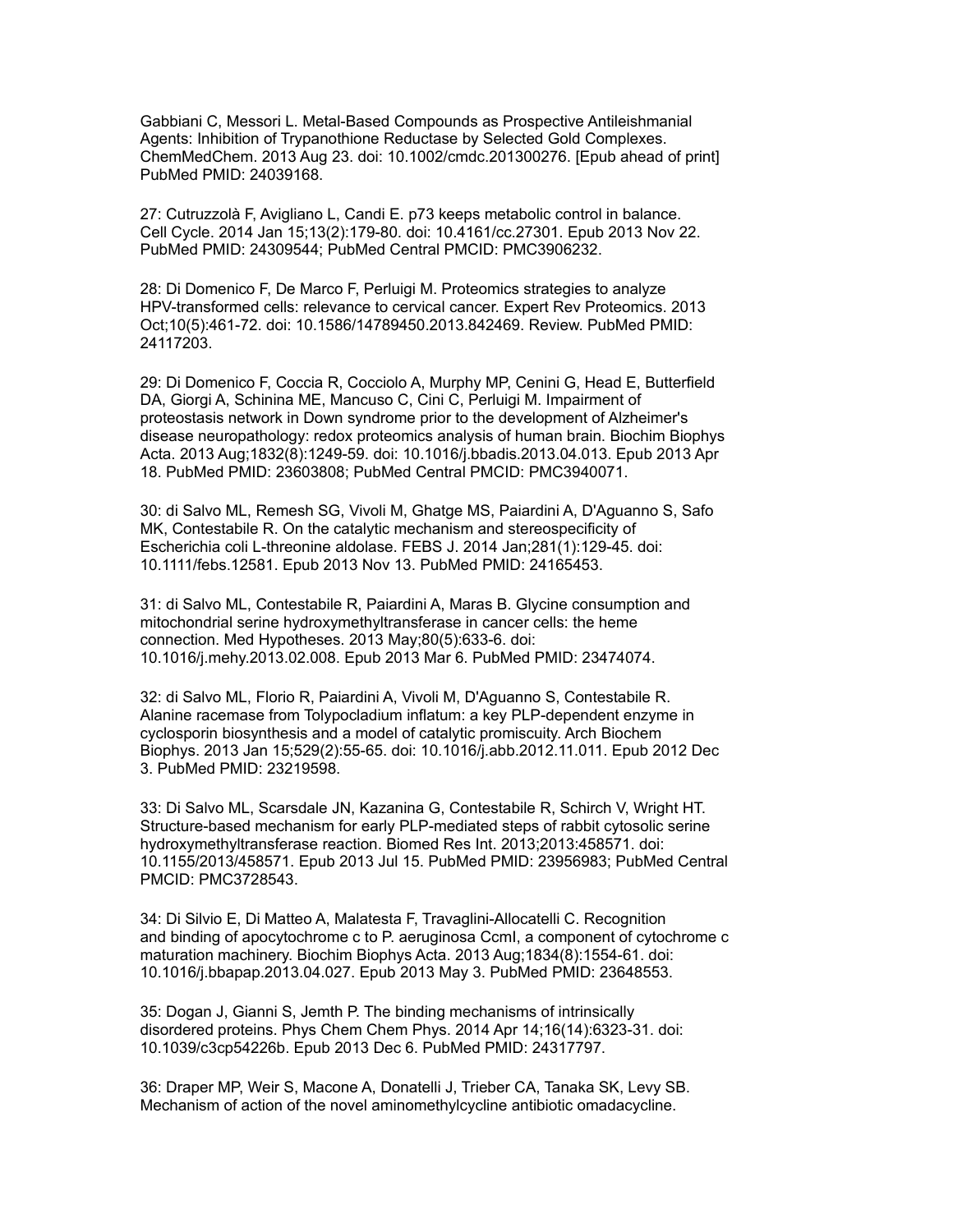Antimicrob Agents Chemother. 2014 Mar;58(3):1279-83. doi: 10.1128/AAC.01066-13. Epub 2013 Sep 16. PubMed PMID: 24041885; PubMed Central PMCID: PMC3957880.

37: Eildal JN, Hultqvist G, Balle T, Stuhr-Hansen N, Padrah S, Gianni S, Strømgaard K, Jemth P. Probing the role of backbone hydrogen bonds in protein-peptide interactions by amide-to-ester mutations. J Am Chem Soc. 2013 Sep 4;135(35):12998-3007. doi: 10.1021/ja402875h. Epub 2013 Jun 7. PubMed PMID: 23705582.

38: Falvo E, Tremante E, Fraioli R, Leonetti C, Zamparelli C, Boffi A, Morea V, Ceci P, Giacomini P. Antibody-drug conjugates: targeting melanoma with cisplatin encapsulated in protein-cage nanoparticles based on human ferritin. Nanoscale. 2013 Dec 21;5(24):12278-85. doi: 10.1039/c3nr04268e. PubMed PMID: 24150593.

39: Fiorini A, Sultana R, Förster S, Perluigi M, Cenini G, Cini C, Cai J, Klein JB, Farr SA, Niehoff ML, Morley JE, Kumar VB, Allan Butterfield D. Antisense directed against PS-1 gene decreases brain oxidative markers in aged senescence accelerated mice (SAMP8) and reverses learning and memory impairment: a proteomics study. Free Radic Biol Med. 2013 Dec;65:1-14. doi: 10.1016/j.freeradbiomed.2013.06.017. Epub 2013 Jun 15. PubMed PMID: 23777706; PubMed Central PMCID: PMC3855183.

40: Fiorini A, Koudriavtseva T, Bucaj E, Coccia R, Foppoli C, Giorgi A, Schininà ME, Di Domenico F, De Marco F, Perluigi M. Involvement of oxidative stress in occurrence of relapses in multiple sclerosis: the spectrum of oxidatively modified serum proteins detected by proteomics and redox proteomics analysis. PLoS One. 2013 Jun 7;8(6):e65184. doi: 10.1371/journal.pone.0065184. Print 2013. PubMed PMID: 23762311; PubMed Central PMCID: PMC3676399.

41: Forte E, Borisov VB, Davletshin A, Mastronicola D, Sarti P, Giuffrè A. Cytochrome bd oxidase and hydrogen peroxide resistance in Mycobacterium tuberculosis. MBio. 2013 Dec 17;4(6):e01006-13. doi: 10.1128/mBio.01006-13. PubMed PMID: 24345747; PubMed Central PMCID: PMC3870254.

42: Galli L, Rubinacci A, Cocorullo D, Salpietro S, Spagnuolo V, Gianotti N, Bigoloni A, Vinci C, Mignogna G, Sirtori M, Lazzarin A, Castagna A. Optimal dietary calcium intake in HIV treated patients: no femoral osteoporosis but higher cardiovascular risk. Clin Nutr. 2014 Apr;33(2):363-6. doi: 10.1016/j.clnu.2013.07.004. Epub 2013 Jul 12. PubMed PMID: 23891159.

43: Gaucci E, Altieri F, Turano C, Chichiarelli S. The protein ERp57 contributes to EGF receptor signaling and internalization in MDA-MB-468 breast cancer cells. J Cell Biochem. 2013 Nov;114(11):2461-70. doi: 10.1002/jcb.24590. PubMed PMID: 23696074.

44: Georgescauld F, Moynié L, Habersetzer J, Cervoni L, Mocan I, Borza T, Harris P, Dautant A, Lascu I. Intersubunit ionic interactions stabilize the nucleoside diphosphate kinase of Mycobacterium tuberculosis. PLoS One. 2013;8(3):e57867. doi: 10.1371/journal.pone.0057867. Epub 2013 Mar 5. PubMed PMID: 23526954; PubMed Central PMCID: PMC3589492.

45: Giardina G, Paiardini A, Fernicola S, Franceschini S, Rinaldo S, Stelitano V, Cutruzzolà F. Investigating the allosteric regulation of YfiN from Pseudomonas aeruginosa: clues from the structure of the catalytic domain. PLoS One. 2013 Nov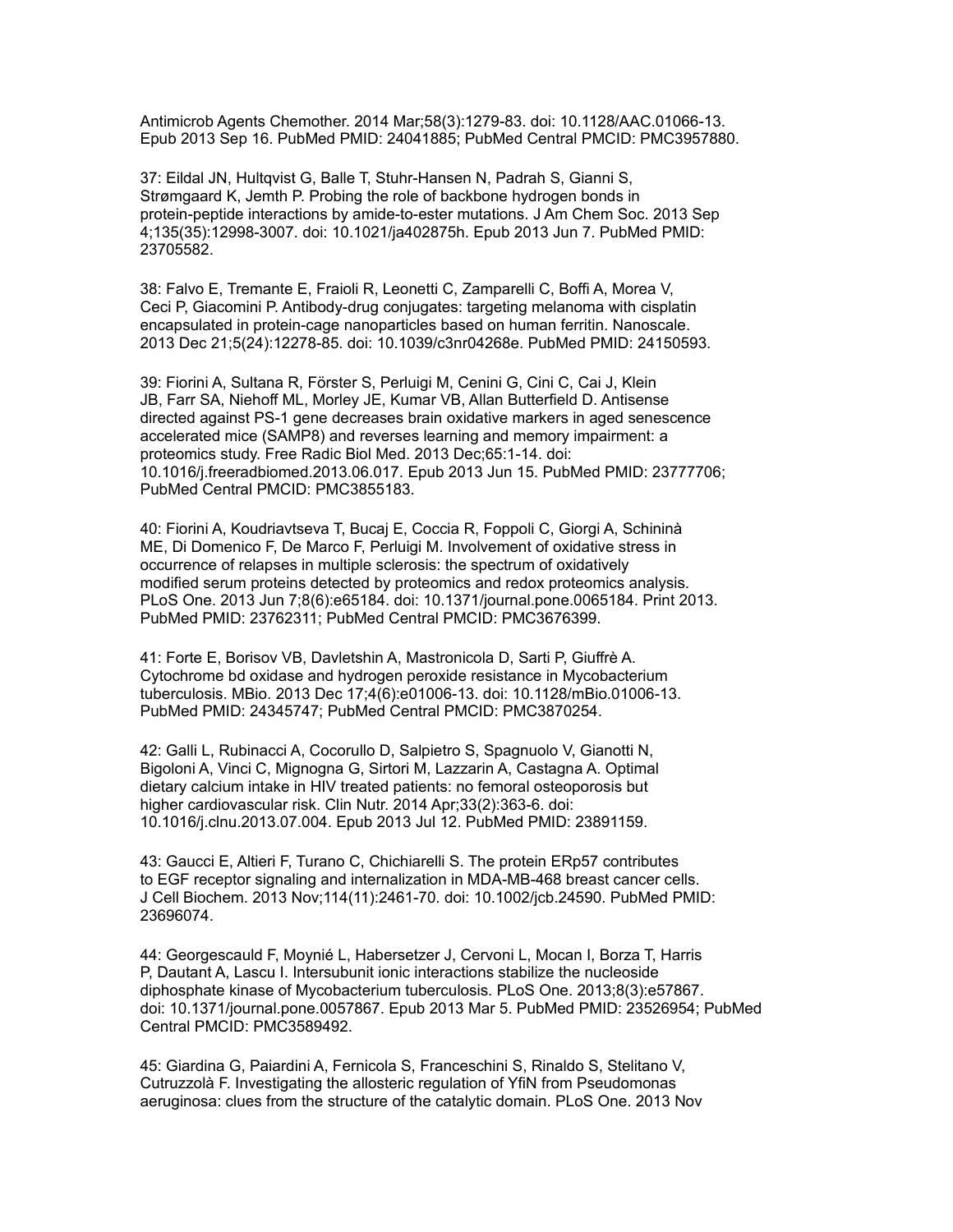22;8(11):e81324. doi: 10.1371/journal.pone.0081324. eCollection 2013. PubMed PMID: 24278422; PubMed Central PMCID: PMC3838380.

46: Giri R, Morrone A, Toto A, Brunori M, Gianni S. Structure of the transition state for the binding of c-Myb and KIX highlights an unexpected order for a disordered system. Proc Natl Acad Sci U S A. 2013 Sep 10;110(37):14942-7. doi: 10.1073/pnas.1307337110. Epub 2013 Aug 26. PubMed PMID: 23980173; PubMed Central PMCID: PMC3773806.

47: Grancara S, Martinis P, Manente S, García-Argáez AN, Tempera G, Bragadin M, Dalla Via L, Agostinelli E, Toninello A. Bidirectional fluxes of spermine across the mitochondrial membrane. Amino Acids. 2014 Mar;46(3):671-9. doi: 10.1007/s00726-013-1591-0. Epub 2013 Sep 17. PubMed PMID: 24043461.

48: Grieco P, Carotenuto A, Auriemma L, Saviello MR, Campiglia P, Gomez-Monterrey IM, Marcellini L, Luca V, Barra D, Novellino E, Mangoni ML. The effect of d-amino acid substitution on the selectivity of temporin L towards target cells: identification of a potent anti-Candida peptide. Biochim Biophys Acta. 2013 Feb;1828(2):652-60. doi: 10.1016/j.bbamem.2012.08.027. Epub 2012 Sep 10. PubMed PMID: 22974815.

49: Grieco P, Carotenuto A, Auriemma L, Limatola A, Di Maro S, Merlino F, Mangoni ML, Luca V, Di Grazia A, Gatti S, Campiglia P, Gomez-Monterrey I, Novellino E, Catania A. Novel α-MSH peptide analogues with broad spectrum antimicrobial activity. PLoS One. 2013 Apr 23;8(4):e61614. doi: 10.1371/journal.pone.0061614. Print 2013. PubMed PMID: 23626703; PubMed Central PMCID: PMC3634028.

50: Guca E, Roumestand C, Vallone B, Royer CA, Dellarole M. Low-cost equilibrium unfolding of heme proteins using 2 μl samples. Anal Biochem. 2013 Dec 1;443(1):13-5. doi: 10.1016/j.ab.2013.08.006. Epub 2013 Aug 16. PubMed PMID: 23958270.

51: Haslam IS, Roubos EW, Mangoni ML, Yoshizato K, Vaudry H, Kloepper JE, Pattwell DM, Maderson PF, Paus R. From frog integument to human skin: dermatological perspectives from frog skin biology. Biol Rev Camb Philos Soc. 2013 Dec 3. doi: 10.1111/brv.12072. [Epub ahead of print] PubMed PMID: 24299058.

52: Hultqvist G, Haq SR, Punekar AS, Chi CN, Engström Å, Bach A, Strømgaard K, Selmer M, Gianni S, Jemth P. Energetic pathway sampling in a protein interaction domain. Structure. 2013 Jul 2;21(7):1193-1202. PubMed PMID: 23810696.

53: Ilari A, Alaleona F, Tria G, Petrarca P, Battistoni A, Zamparelli C, Verzili D, Falconi M, Chiancone E. The Salmonella enterica ZinT structure, zinc affinity and interaction with the high-affinity uptake protein ZnuA provide insight into the management of periplasmic zinc. Biochim Biophys Acta. 2014 Jan;1840(1):535-44. doi: 10.1016/j.bbagen.2013.10.010. Epub 2013 Oct 12. PubMed PMID: 24128931.

54: Kannan Sivaraman K, Paiardini A, Sieńczyk M, Ruggeri C, Oellig CA, Dalton JP, Scammells PJ, Drag M, McGowan S. Synthesis and structure-activity relationships of phosphonic arginine mimetics as inhibitors of the M1 and M17 aminopeptidases from Plasmodium falciparum. J Med Chem. 2013 Jun 27;56(12):5213-7. doi: 10.1021/jm4005972. Epub 2013 Jun 13. PubMed PMID: 23713488.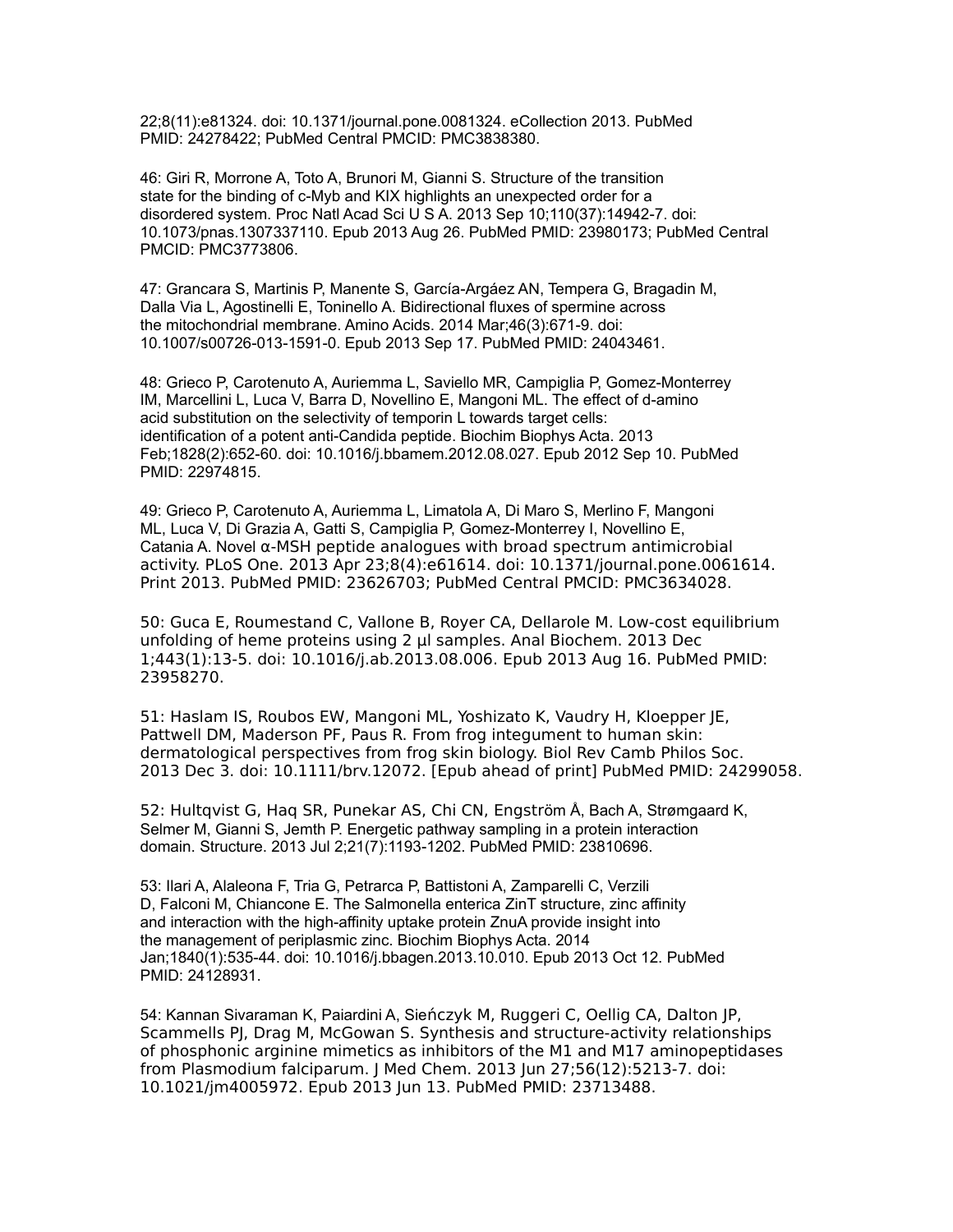55: Krako N, Magnifico MC, Arese M, Meli G, Forte E, Lecci A, Manca A, Giuffrè A, Mastronicola D, Sarti P, Cattaneo A. Characterization of mitochondrial dysfunction in the 7PA2 cell model of Alzheimer's disease. J Alzheimers Dis. 2013;37(4):747-58. doi: 10.3233/JAD-130728. PubMed PMID: 23948918.

56: Lori C, Lantella A, Pasquo A, Alexander LT, Knapp S, Chiaraluce R, Consalvi V. Effect of single amino acid substitution observed in cancer on Pim-1 kinase thermodynamic stability and structure. PLoS One. 2013 Jun 5;8(6):e64824. doi: 10.1371/journal.pone.0064824. Print 2013. PubMed PMID: 23755147; PubMed Central PMCID: PMC3673989.

57: Luca V, Olivi M, Di Grazia A, Palleschi C, Uccelletti D, Mangoni ML. Anti-Candida activity of 1-18 fragment of the frog skin peptide esculentin-1b: in vitro and in vivo studies in a Caenorhabditis elegans infection model. Cell Mol Life Sci. 2014 Jul;71(13):2535-46. doi: 10.1007/s00018-013-1500-4. Epub 2013 Nov 10. PubMed PMID: 24221134.

58: Luca V, Stringaro A, Colone M, Pini A, Mangoni ML. Esculentin(1-21), an amphibian skin membrane-active peptide with potent activity on both planktonic and biofilm cells of the bacterial pathogen Pseudomonas aeruginosa. Cell Mol Life Sci. 2013 Aug;70(15):2773-86. doi: 10.1007/s00018-013-1291-7. Epub 2013 Mar 16. PubMed PMID: 23503622.

59: Mangoni ML. A lesson from Bombinins H, mildly cationic diastereomeric antimicrobial peptides from Bombina skin. Curr Protein Pept Sci. 2013 Dec;14(8):734-43. PubMed PMID: 24384035.

60: Marcon F, Carotti D, Andreoli C, Siniscalchi E, Leopardi P, Caiola S, Biffoni M, Zijno A, Medda E, Nisticò L, Rossi S, Crebelli R. DNA damage response in monozygotic twins discordant for smoking habits. Mutagenesis. 2013 Mar;28(2):135-44. doi: 10.1093/mutage/ges062. Epub 2012 Nov 6. PubMed PMID: 23132286.

61: Martire S, Fuso A, Rotili D, Tempera I, Giordano C, De Zottis I, Muzi A, Vernole P, Graziani G, Lococo E, Faraldi M, Maras B, Scarpa S, Mosca L, d'Erme M. PARP-1 modulates amyloid beta peptide-induced neuronal damage. PLoS One. 2013 Sep 24;8(9):e72169. doi: 10.1371/journal.pone.0072169. eCollection 2013. PubMed PMID: 24086258; PubMed Central PMCID: PMC3782458.

62: Mattei B, Sabatini S, Schininà ME. Proteomics in deciphering the auxin commitment in the Arabidopsis thaliana root growth. J Proteome Res. 2013 Nov 1;12(11):4685-701. doi: 10.1021/pr400697s. Epub 2013 Oct 1. Review. PubMed PMID: 24032454.

63: Miele AE, Bellelli A, Brunori M. Hemoglobin allostery: new views on old players. J Mol Biol. 2013 May 13;425(9):1515-26. doi: 10.1016/j.jmb.2012.12.018. Epub 2012 Dec 28. PubMed PMID: 23274140.

64: Milano T, Paiardini A, Grgurina I, Pascarella S. Type I pyridoxal 5'-phosphate dependent enzymatic domains embedded within multimodular nonribosomal peptide synthetase and polyketide synthase assembly lines. BMC Struct Biol. 2013 Oct 23;13:26. doi: 10.1186/1472-6807-13-26. PubMed PMID: 24148833; PubMed Central PMCID: PMC3870968.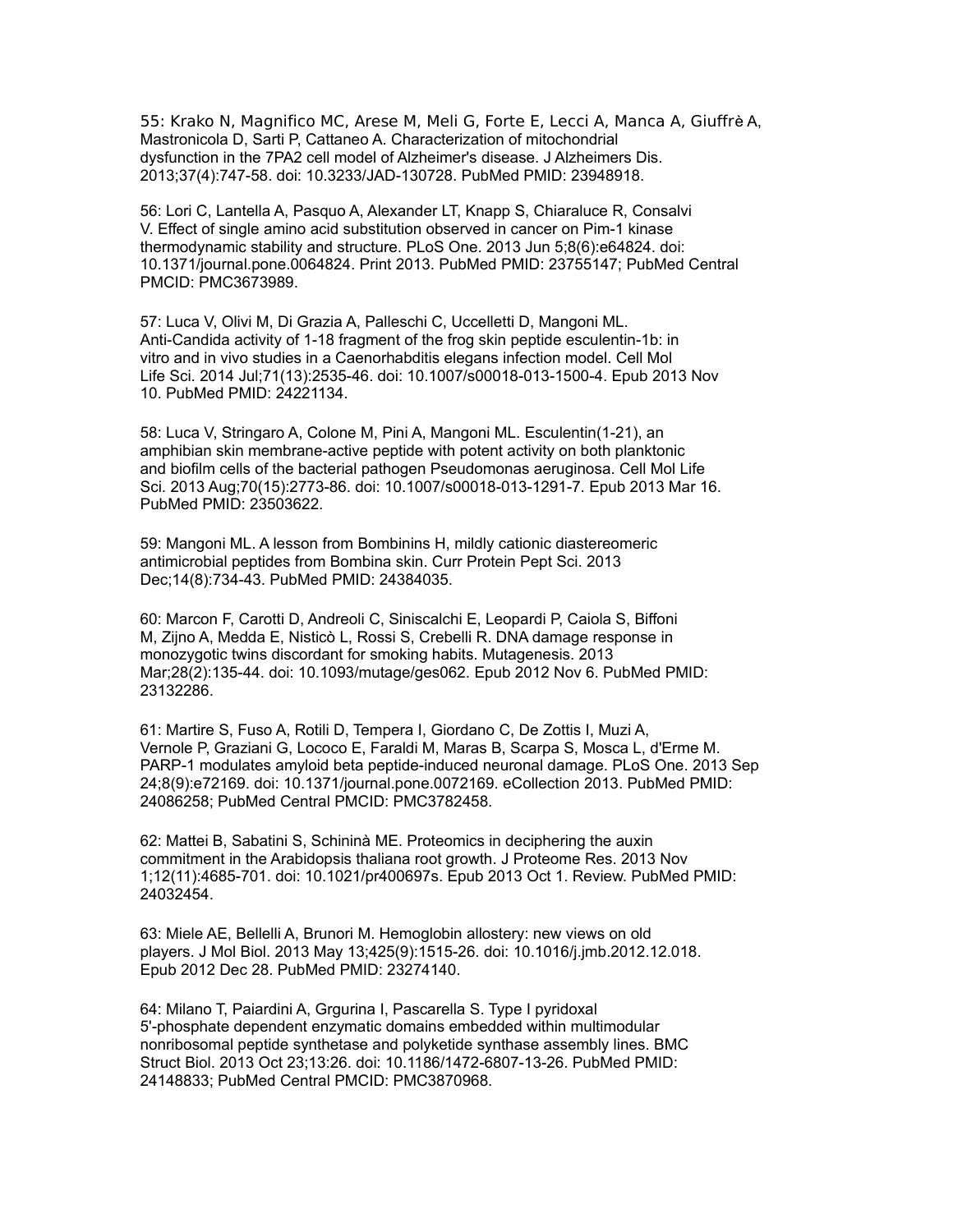65: Mondovi B, Fogel WA, Federico R, Calinescu C, Mateescu MA, Rosa AC, Masini E. Effects of amine oxidases in allergic and histamine-mediated conditions. Recent Pat Inflamm Allergy Drug Discov. 2013 Jan 1;7(1):20-34. Review. PubMed PMID: 22946464.

66: Montanari E, Capece S, Di Meo C, Meringolo M, Coviello T, Agostinelli E, Matricardi P. Hyaluronic acid nanohydrogels as a useful tool for BSAO immobilization in the treatment of melanoma cancer cells. Macromol Biosci. 2013 Sep;13(9):1185-94. doi: 10.1002/mabi.201300114. Epub 2013 Jul 8. PubMed PMID: 23836462.

67: Montemiglio LC, Macone A, Ardiccioni C, Avella G, Vallone B, Savino C. Redirecting P450 EryK specificity by rational site-directed mutagenesis. Biochemistry. 2013 May 28;52(21):3678-87. doi: 10.1021/bi400223j. Epub 2013 May 16. PubMed PMID: 23597312.

68: Nicoletti FP, Droghetti E, Howes BD, Bustamante JP, Bonamore A, Sciamanna N, Estrin DA, Feis A, Boffi A, Smulevich G. H-bonding networks of the distal residues and water molecules in the active site of Thermobifida fusca hemoglobin. Biochim Biophys Acta. 2013 Sep;1834(9):1901-9. doi: 10.1016/j.bbapap.2013.02.033. Epub 2013 Mar 5. PubMed PMID: 23467007.

69: Obakan P, Arisan ED, Calcabrini A, Agostinelli E, Bolkent S, Palavan-Unsal N. Activation of polyamine catabolic enzymes involved in diverse responses against epibrassinolide-induced apoptosis in LNCaP and DU145 prostate cancer cell lines. Amino Acids. 2014 Mar;46(3):553-64. doi: 10.1007/s00726-013-1574-1. Epub 2013 Aug 21. PubMed PMID: 23963538.

70: Oppici E, Fodor K, Paiardini A, Williams C, Voltattorni CB, Wilmanns M, Cellini B. Crystal structure of the S187F variant of human liver alanine: glyoxylate [corrected] aminotransferase associated with primary hyperoxaluria type I and its functional implications. Proteins. 2013 Aug;81(8):1457-65. doi: 10.1002/prot.24300. Epub 2013 Jun 1. Erratum in: Proteins. 2014 Jan;82(1):171. PubMed PMID: 23589421; PubMed Central PMCID: PMC3810726.

71: Paiardini A, Pascarella S. Structural mimicry between SLA/LP and Rickettsia surface antigens as a driver of autoimmune hepatitis: insights from an in silico study. Theor Biol Med Model. 2013 Apr 10;10:25. doi: 10.1186/1742-4682-10-25. PubMed PMID: 23575112; PubMed Central PMCID: PMC3636016.

72: Perluigi M, Swomley AM, Butterfield DA. Redox proteomics and the dynamic molecular landscape of the aging brain. Ageing Res Rev. 2014 Jan;13:75-89. doi: 10.1016/j.arr.2013.12.005. Epub 2013 Dec 25. PubMed PMID: 24374232.

73: Pietrocola G, Geoghegan JA, Rindi S, Di Poto A, Missineo A, Consalvi V, Foster TJ, Speziale P. Molecular Characterization of the Multiple Interactions of SpsD, a Surface Protein from Staphylococcus pseudintermedius, with Host Extracellular Matrix Proteins. PLoS One. 2013 Jun 21;8(6):e66901. Print 2013. PubMed PMID: 23805283; PubMed Central PMCID: PMC3689669.

74: Robin S, Arese M, Forte E, Sarti P, Kolaj-Robin O, Giuffrè A, Soulimane T. Functional dissection of the multi-domain di-heme cytochrome c(550) from Thermus thermophilus. PLoS One. 2013;8(1):e55129. doi: 10.1371/journal.pone.0055129. Epub 2013 Jan 31. PubMed PMID: 23383080; PubMed Central PMCID: PMC3561395.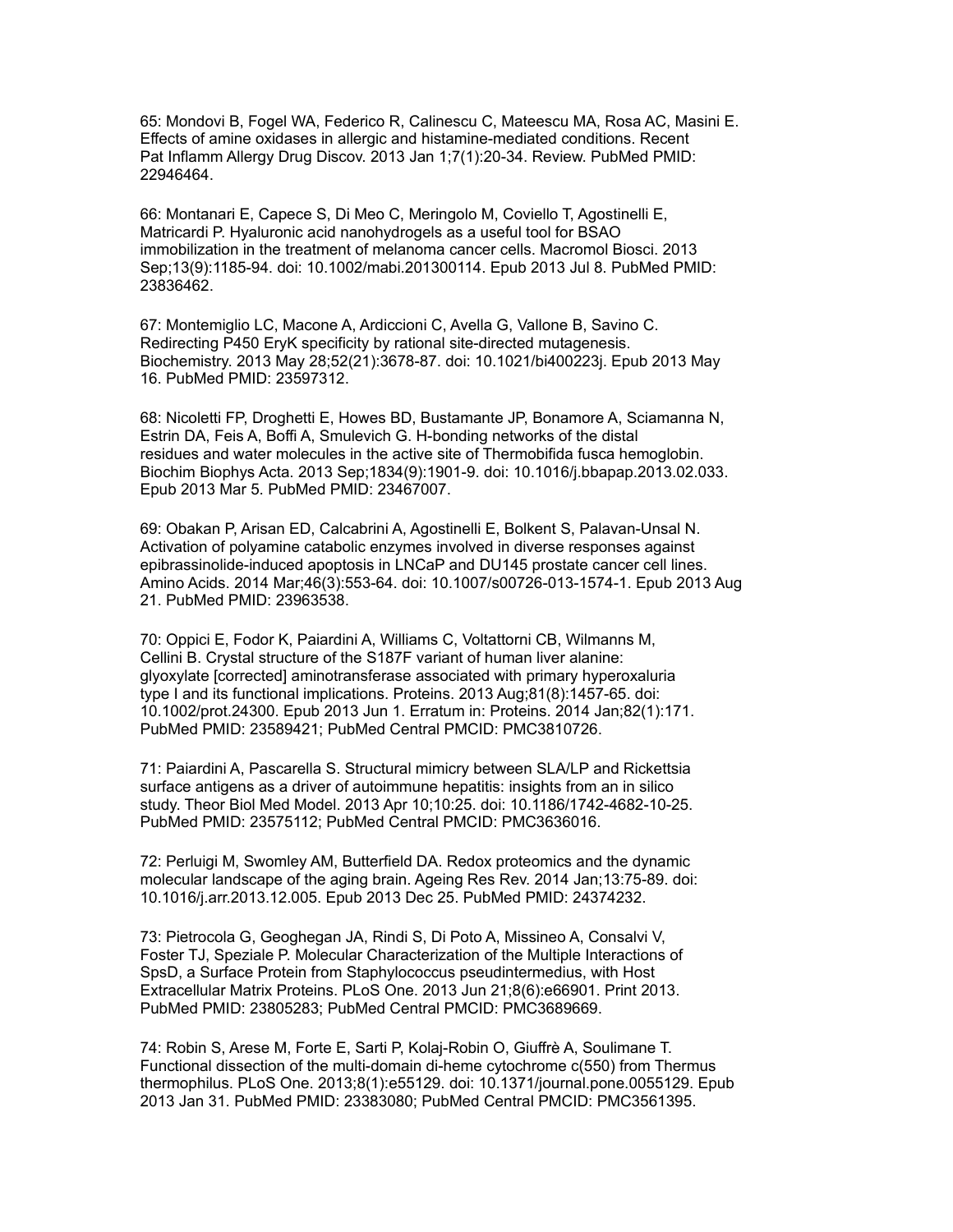75: Ronchetti D, Tuana G, Rinaldi A, Agnelli L, Cutrona G, Mosca L, Fabris S, Matis S, Colombo M, Gentile M, Recchia AG, Kwee I, Bertoni F, Morabito F, Ferrarini M, Neri A. Distinct patterns of global promoter methylation in early stage chronic lymphocytic leukemia. Genes Chromosomes Cancer. 2014 Mar;53(3):264-73. doi: 10.1002/gcc.22139. Epub 2013 Dec 18. PubMed PMID: 24347044.

76: Salerno C, Capuozzo E. Effects of the semisynthetic bis-indole derivative KAR-2 on store-operated calcium entry in human neutrophils. Arch Biochem Biophys. 2013 Sep 1;537(1):133-7. doi: 10.1016/j.abb.2013.07.011. Epub 2013 Jul 19. PubMed PMID: 23876240.

77: Santini P, Politi L, Vedova PD, Scandurra R, Scotto d'Abusco A. The inflammatory circuitry of miR-149 as a pathological mechanism in osteoarthritis. Rheumatol Int. 2014 May;34(5):711-6. doi: 10.1007/s00296-013-2754-8. Epub 2013 Apr 18. PubMed PMID: 23595570.

78: Saravanan R, Joshi M, Mohanram H, Bhunia A, Mangoni ML, Bhattacharjya S. NMR structure of temporin-1 ta in lipopolysaccharide micelles: mechanistic insight into inactivation by outer membrane. PLoS One. 2013 Sep 9;8(9):e72718. doi: 10.1371/journal.pone.0072718. eCollection 2013. PubMed PMID: 24039798; PubMed Central PMCID: PMC3767682.

79: Sarti P, Magnifico MC, Altieri F, Mastronicola D, Arese M. New Evidence for Cross Talk between Melatonin and Mitochondria Mediated by a Circadian-Compatible Interaction with Nitric Oxide. Int J Mol Sci. 2013 May 28;14(6):11259-76. doi: 10.3390/ijms140611259. PubMed PMID: 23759982; PubMed Central PMCID: PMC3709731.

80: Singh R, Spyrakis F, Cozzini P, Paiardini A, Pascarella S, Mozzarelli A. Chemogenomics of pyridoxal 5'-phosphate dependent enzymes. J Enzyme Inhib Med Chem. 2013 Feb;28(1):183-94. doi: 10.3109/14756366.2011.643305. Epub 2011 Dec 19. PubMed PMID: 22181815.

81: Sosna M, Bonamore A, Gorton L, Boffi A, Ferapontova EE. Direct electrochemistry and Os-polymer-mediated bioelectrocatalysis of NADH oxidation by Escherichia coli flavohemoglobin at graphite electrodes. Biosens Bioelectron. 2013 Apr 15;42:219-24. doi: 10.1016/j.bios.2012.10.094. Epub 2012 Nov 7. PubMed PMID: 23208089.

82: Spadaccio C, De Marco F, Di Domenico F, Coccia R, Lusini M, Barbato R, Covino E, Chello M. Simvastatin attenuates the endothelial pro-thrombotic shift in saphenous vein grafts induced by Advanced glycation endproducts. Thromb Res. 2014 Mar;133(3):418-25. doi: 10.1016/j.thromres.2013.12.023. Epub 2013 Dec 21. PubMed PMID: 24388572.

83: Spadaccio C, Patti G, De Marco F, Coccia R, Di Domenico F, Pollari F, Zanzonico R, Pettinari M, Lusini M, Di Sciascio G, Covino E, Chello M. Usefulness of preprocedural levels of advanced glycation end products to predict restenosis in patients with controlled diabetes mellitus undergoing drug-eluting stent implantation for stable angina pectoris (from the Prospective ARMYDA-AGEs Study). Am J Cardiol. 2013 Jul 1;112(1):21-6. doi: 10.1016/j.amjcard.2013.02.046. Epub 2013 Apr 2. PubMed PMID: 23561587.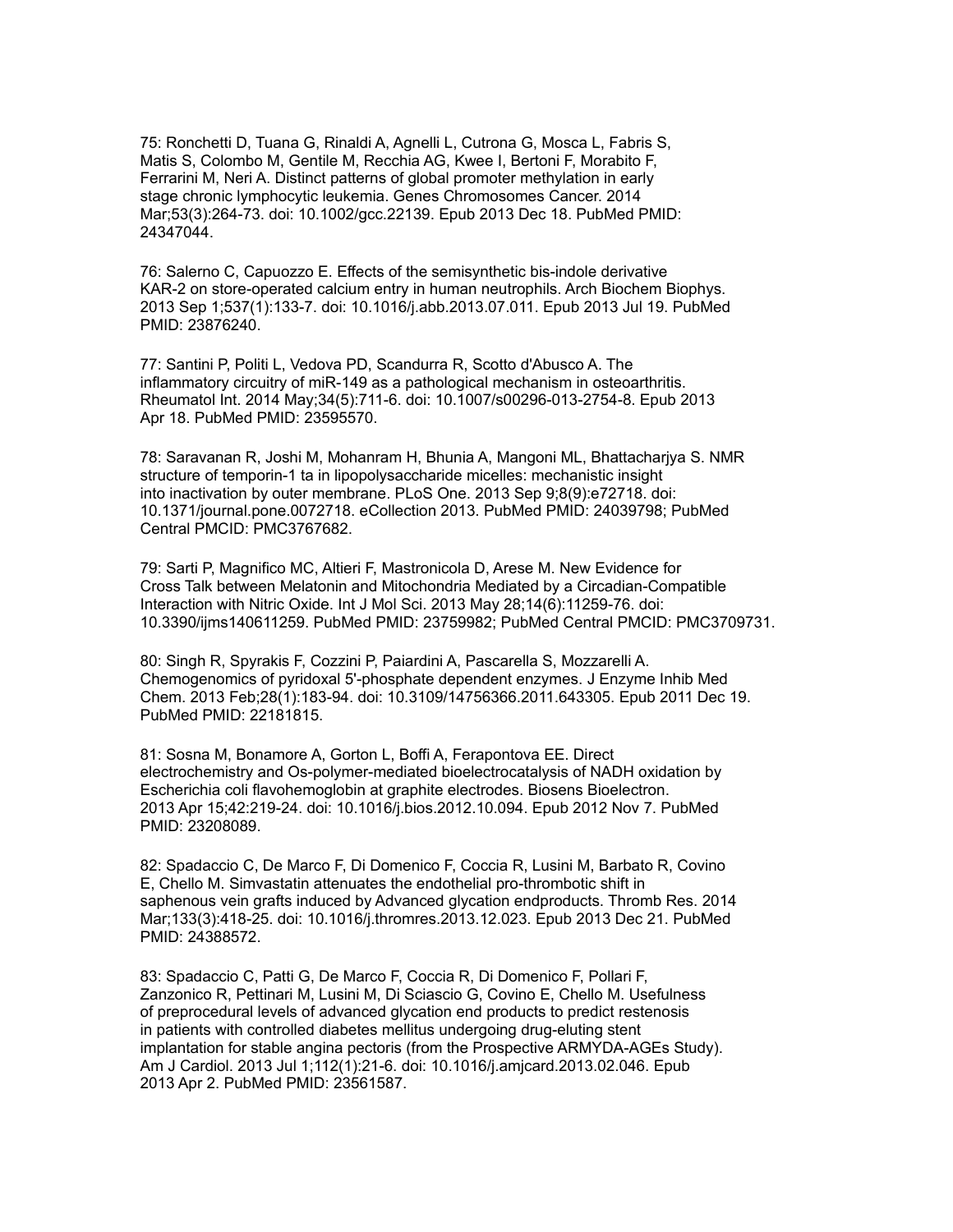84: Spagnuolo V, Cocorullo D, Galli L, Bigoloni A, Galli A, Rubinacci A, Mignogna G, Carbone A, Lazzarin A, Castagna A. Plasma fibroblast growth factor 23 and osteocalcin serum levels are associated with cardiovascular risk in HIV-1-infected patients receiving antiretroviral treatment. J Antimicrob Chemother. 2013 Dec;68(12):2960-3. doi: 10.1093/jac/dkt264. Epub 2013 Jun 27. PubMed PMID: 23812682.

85: Stelitano V, Brandt A, Fernicola S, Franceschini S, Giardina G, Pica A, Rinaldo S, Sica F, Cutruzzolà F. Probing the activity of diguanylate cyclases and c-di-GMP phosphodiesterases in real-time by CD spectroscopy. Nucleic Acids Res. 2013 Apr;41(7):e79. doi: 10.1093/nar/gkt028. Epub 2013 Jan 28. PubMed PMID: 23358823; PubMed Central PMCID: PMC3627566.

86: Stelitano V, Giardina G, Paiardini A, Castiglione N, Cutruzzolà F, Rinaldo S. C-di-GMP hydrolysis by Pseudomonas aeruginosa HD-GYP phosphodiesterases: analysis of the reaction mechanism and novel roles for pGpG. PLoS One. 2013 Sep 16;8(9):e74920. doi: 10.1371/journal.pone.0074920. eCollection 2013. PubMed PMID: 24066157; PubMed Central PMCID: PMC3774798.

87: Stoppoloni D, Politi L, Dalla Vedova P, Messano M, Koverech A, Scandurra R, Scotto d'Abusco A. L-carnitine enhances extracellular matrix synthesis in human primary chondrocytes. Rheumatol Int. 2013 Sep;33(9):2399-403. doi: 10.1007/s00296-012-2373-9. Epub 2012 Mar 27. PubMed PMID: 22451022.

88: Sultana R, Perluigi M, Allan Butterfield D. Lipid peroxidation triggers neurodegeneration: a redox proteomics view into the Alzheimer disease brain. Free Radic Biol Med. 2013 Sep;62:157-69. doi: 10.1016/j.freeradbiomed.2012.09.027. Epub 2012 Oct 5. Review. PubMed PMID: 23044265; PubMed Central PMCID: PMC3573239.

89: Temporini C, Pochetti G, Fracchiolla G, Piemontese L, Montanari R, Moaddel R, Laghezza A, Altieri F, Cervoni L, Ubiali D, Prada E, Loiodice F, Massolini G, Calleri E. Open tubular columns containing the immobilized ligand binding domain of peroxisome proliferator-activated receptors α and γ for dual agonists characterization by frontal affinity chromatography with mass spectrometry detection. J Chromatogr A. 2013 Apr 5;1284:36-43. doi: 10.1016/j.chroma.2013.01.077. Epub 2013 Feb 16. PubMed PMID: 23466198; PubMed Central PMCID: PMC3618287.

90: Travaglini-Allocatelli C. Protein Machineries Involved in the Attachment of Heme to Cytochrome c: Protein Structures and Molecular Mechanisms. Scientifica (Cairo). 2013;2013:505714. Epub 2013 Dec 23. Review. PubMed PMID: 24455431; PubMed Central PMCID: PMC3884852.

91: Trnková L, Ricci D, Grillo C, Colotti G, Altieri F. Green tea catechins can bind and modify ERp57/PDIA3 activity. Biochim Biophys Acta. 2013 Mar;1830(3):2671-82. PubMed PMID: 23671928.

92: Trnková L, Ricci D, Grillo C, Colotti G, Altieri F. Green tea catechins can bind and modify ERp57/PDIA3 activity. Biochim Biophys Acta. 2013 Mar;1830(3):2671-2682. doi: 10.1016/j.bbagen.2012.11.011. Epub 2012 Nov 28. PubMed PMID: 23201203.

93: Urbani A, De Canio M, Palmieri F, Sechi S, Bini L, Castagnola M, Fasano M, Modesti A, Roncada P, Timperio AM, Bonizzi L, Brunori M, Cutruzzolà F, De Pinto